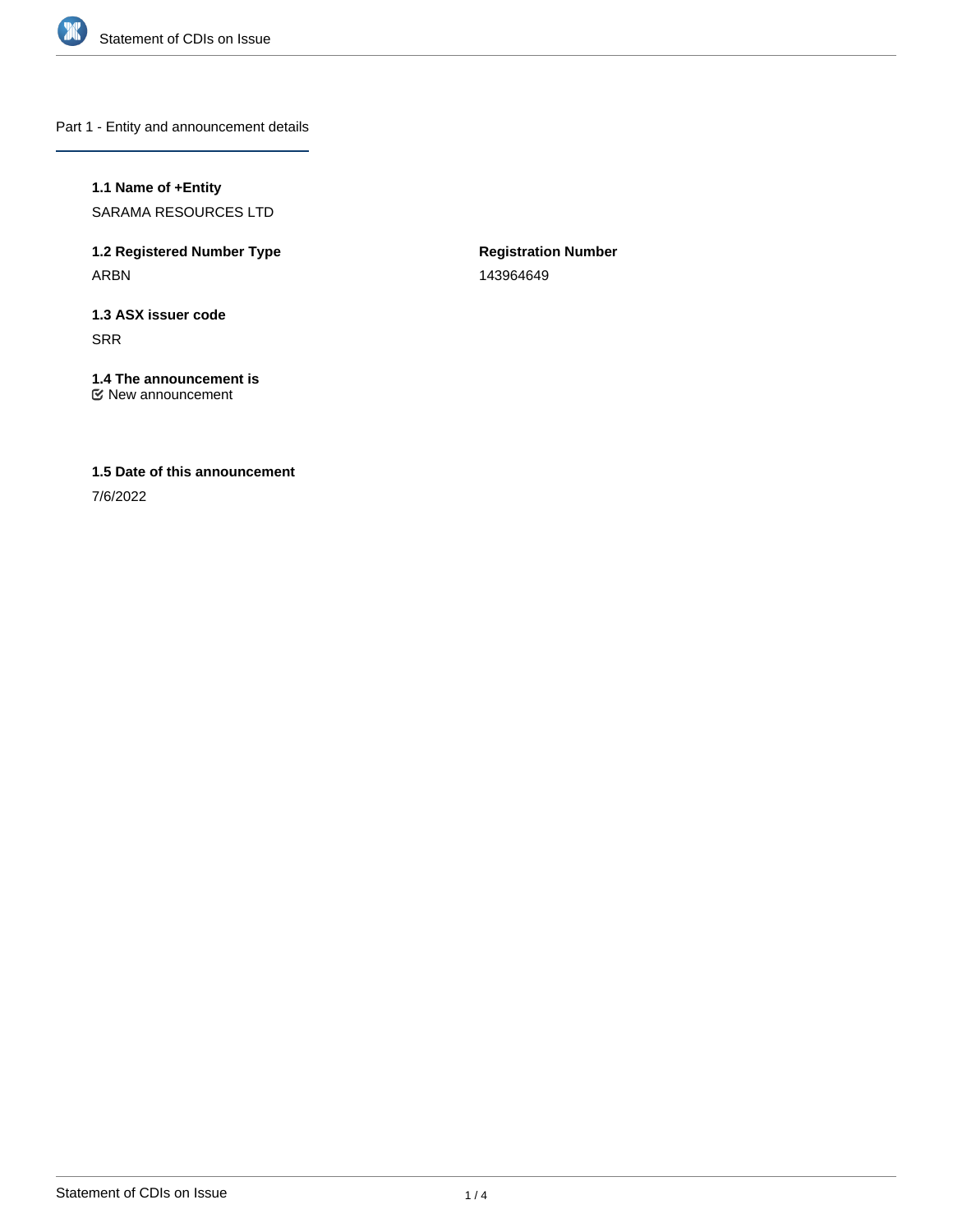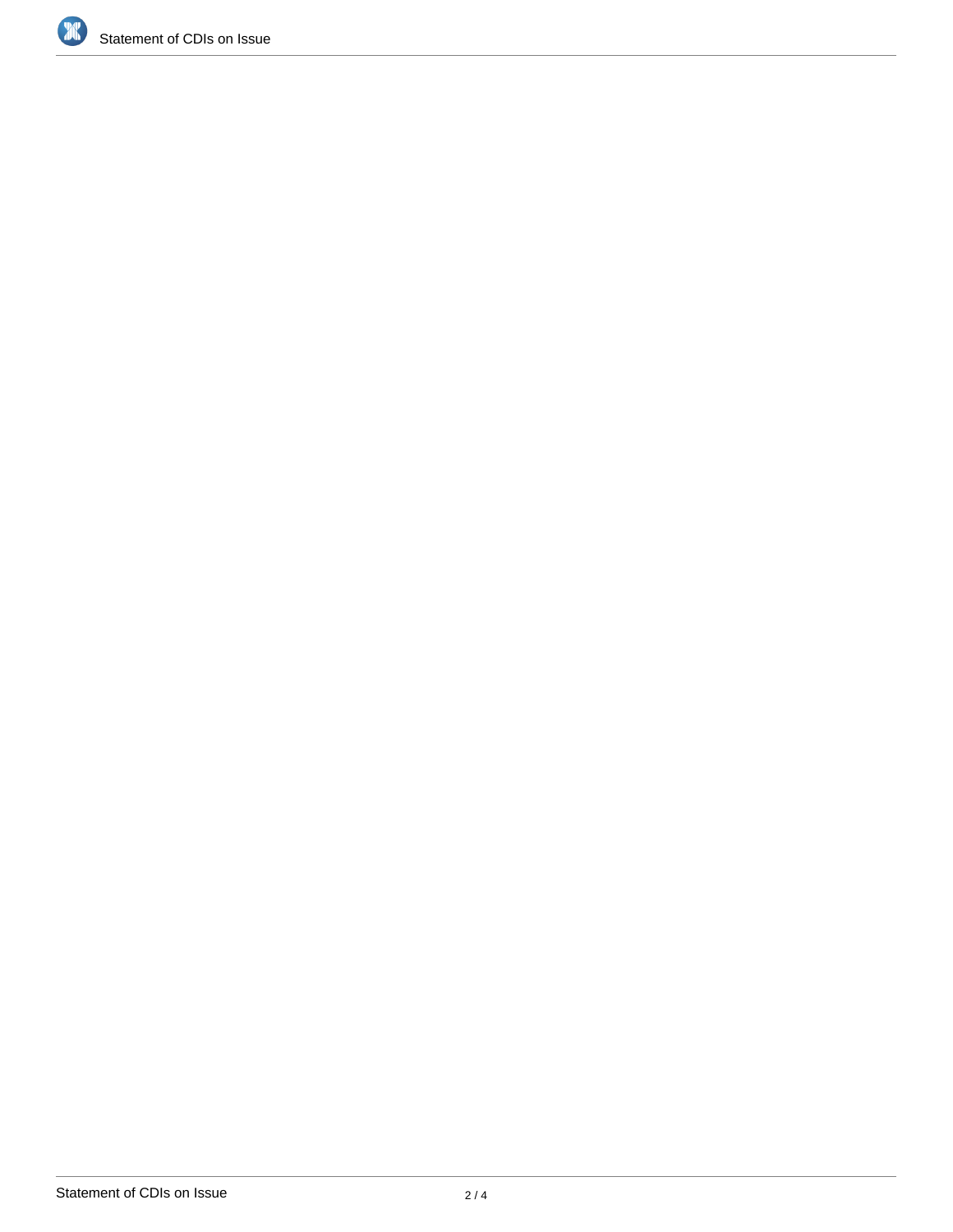

Part 2 - Details of CDIs and other securities on issue

| 2.1 Statement for month and year |  |  |
|----------------------------------|--|--|
|                                  |  |  |

May-2022

# **2.2a Number and class of all ASX-quoted CDIs on issue**

| <b>ASX +Security Code and Description</b>                                                  |                              |                             | <b>CDI Ratio</b> |  |
|--------------------------------------------------------------------------------------------|------------------------------|-----------------------------|------------------|--|
| SRR : CHESS DEPOSITARY INTERESTS 1:1                                                       |                              |                             | 1:1              |  |
| Total number of CDIs quoted on ASX Total number of CDIs quoted on ASX Net Difference (A-B) |                              |                             |                  |  |
| at end of statement month (A)                                                              | at end of previous month (B) |                             | 748.715          |  |
| 38.843.953                                                                                 | 38.095.238                   |                             |                  |  |
| Reason for change:                                                                         |                              |                             |                  |  |
| Net transfers of securities between CDIs and                                               |                              | Common share                |                  |  |
|                                                                                            |                              | TOV <i>Uchtura</i> Evebonas |                  |  |

**as quoted / held on**

TSX Venture Exchange

If the total number of CDIs quoted on ASX at the end of the statement month (A), is greater than the total number of CDIs for which the entity has previously paid an initial listing fee or an additional listing fee under Table 1A and 1C of Guidance Note 15A (C), the entity hereby applies for +quotation of the difference (A - C) and agrees to the matters set out in Appendix 2A of the ASX Listing Rules.

# **2.2b Number and class of all issued securities not represented by CDIs quoted on ASX**

#### **ASX +Security Code and Description**

SRRAB : ORDINARY FULLY PAID

| Total number of securities at end of | Total number of securities at end of | <b>Net Difference (A-B)</b> |  |
|--------------------------------------|--------------------------------------|-----------------------------|--|
| statement month (A)                  | previous month (B)                   | -748.715                    |  |
| 99,078,216                           | 99.826.931                           |                             |  |

#### **Reason for change:**

Net Transfer of securities between CDIs and Common shares as quoted /held on the TSX Venture Exchange

## **ASX +Security Code and Description**

SRRAA : OPTION EXPIRING 22-APR-2025 RESTRICTED

| Total number of securities at end of | Total number of securities at end of | Net Difference (A-B) |  |
|--------------------------------------|--------------------------------------|----------------------|--|
| statement month (A)                  | previous month (B)                   |                      |  |
| 2,500,000                            | 2.500.000                            |                      |  |

## **ASX +Security Code and Description**

SRRAC : OPTION EXPIRING 16-JAN-2023 EX CAD \$0.21

**Net Difference (A-B)**

0